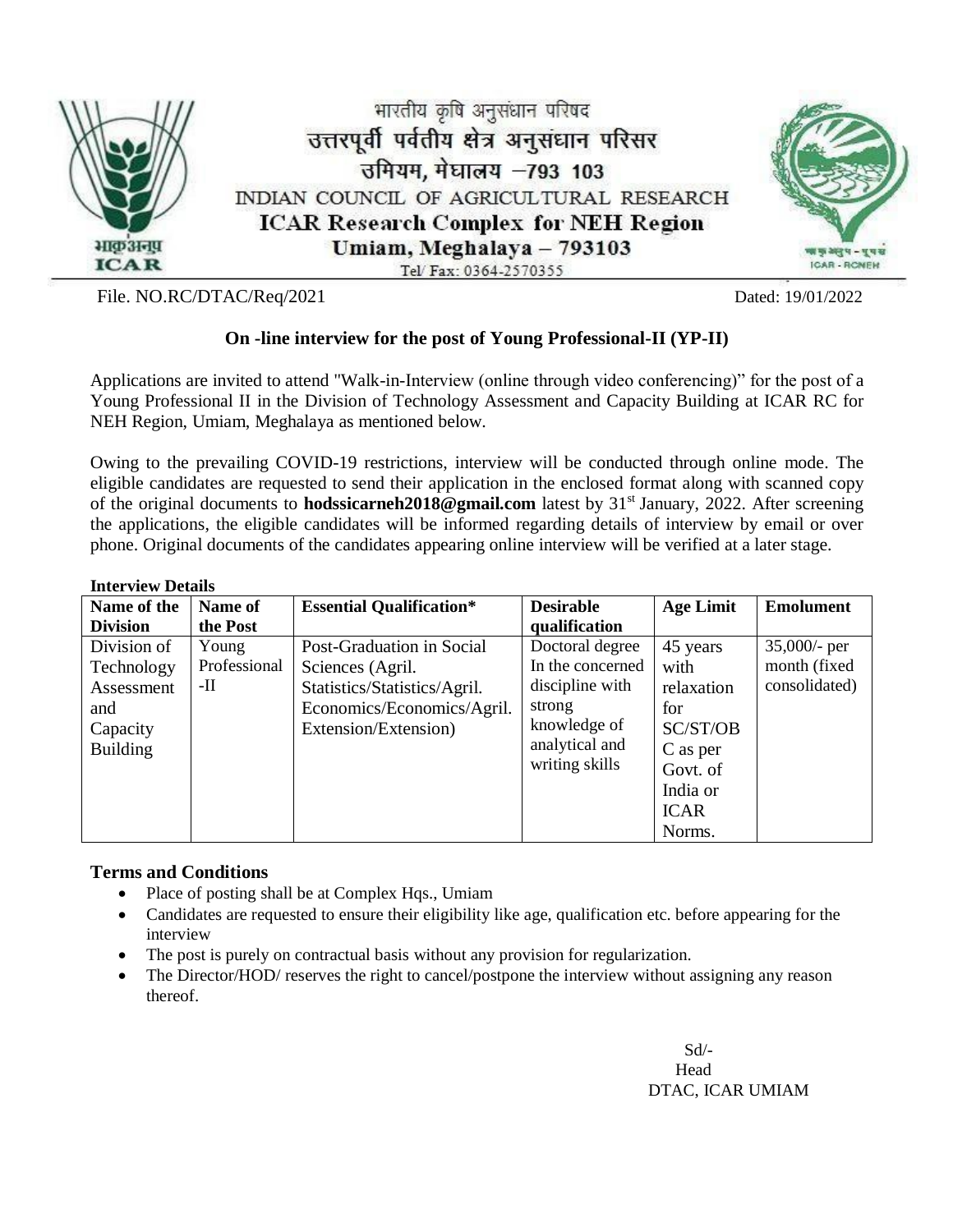## **APPLICATION FORM**

Name of the Post and Project for which candidate wish to appear:

| 1.  | Full Name (In Block    |       |
|-----|------------------------|-------|
|     | letters)               |       |
| 2.  | Father's/Husband's     |       |
|     | name                   | Photo |
| 3.  | Date of Birth          |       |
|     | (DD/MM/YY)             |       |
| 4.  | Age as on date of      |       |
|     | advertisement          |       |
| 5.  | Permanent address with |       |
|     | Pin Code               |       |
|     |                        |       |
| 6.  | Address for            |       |
|     | communication (If      |       |
|     | different)             |       |
| 7.  | Mobile Number          |       |
| 8.  | E-mail Address         |       |
|     |                        |       |
| 9.  | Gender                 |       |
| 10. | <b>Marital Status</b>  |       |
| 11. | Whether belongs to     |       |
|     | SC/ST/OBC/General      |       |

## 12. Details of educational qualification from  $10<sup>th</sup>$  onwards

| Degree             | Discipline/ | Board/     | Institute/ | Year of | Duration  | Marks        |
|--------------------|-------------|------------|------------|---------|-----------|--------------|
|                    | Subject     | University | College    | passing | of course | (Percentage) |
| 10 <sup>th</sup>   |             |            |            |         |           |              |
| $12$ <sup>th</sup> |             |            |            |         |           |              |
| B.Sc.              |             |            |            |         |           |              |
| M.Sc               |             |            |            |         |           |              |
| Ph.D.              |             |            |            |         |           |              |

Please add more rows if required for additional degree/qualification